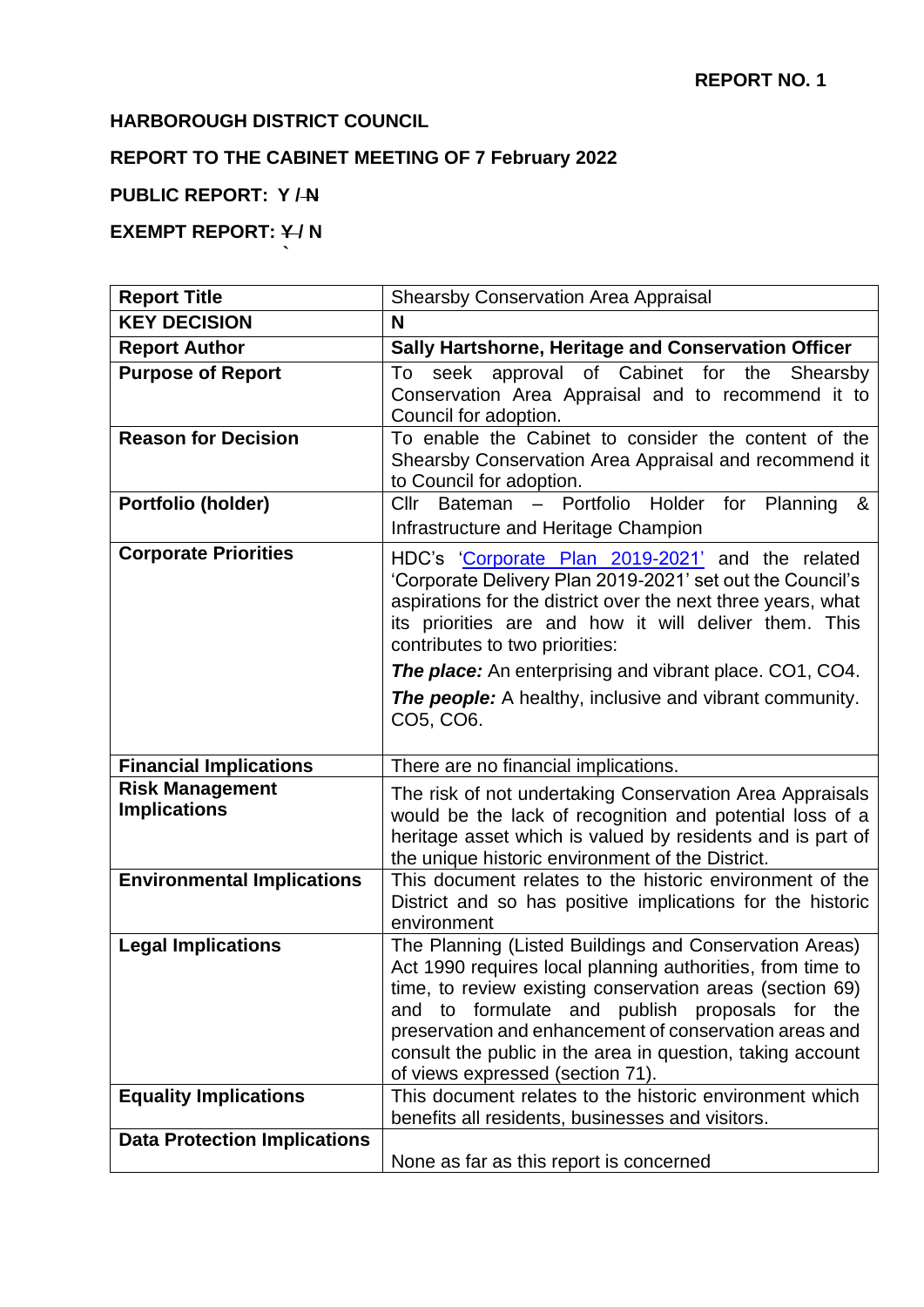| <b>Consultation</b>      | The public consultation on Shearsby Conservation Area<br>Appraisal ran from 8 July to 5 September 2021. A drop in<br>event was held in Shearsby Village Hall on 5 August.                                                                                                                                                                                                                                                                                                                                             |
|--------------------------|-----------------------------------------------------------------------------------------------------------------------------------------------------------------------------------------------------------------------------------------------------------------------------------------------------------------------------------------------------------------------------------------------------------------------------------------------------------------------------------------------------------------------|
| <b>Options</b>           | Option 1 – Cabinet approves the Shearsby Conservation<br>Area Appraisal and recommends it to Council for adoption.                                                                                                                                                                                                                                                                                                                                                                                                    |
|                          | Option 2 – not to approve the Shearsby Conservation Area<br>Appraisal and not to recommend it to Council for adoption<br>would potentially fail to meet the obligation to review<br>existing conservation areas as required by the Planning<br>(Listed Buildings and Conservation Areas) Act 1990 as<br>detailed above. It would also fail to recognise the<br>contribution of local heritage to the making of place and the<br>value it has within the lives of people living, working and<br>visiting the district. |
| <b>Background Papers</b> | N/A                                                                                                                                                                                                                                                                                                                                                                                                                                                                                                                   |
| <b>Recommendation</b>    | the Cabinet<br>approves the<br><b>Shearsby</b><br>1) That<br><b>Conservation Area Appraisal, attached at Appendix</b><br>Α,<br>That Cabinet recommend to Council that the<br>2)<br><b>Shearsby Conservation Area Appraisal be adopted.</b>                                                                                                                                                                                                                                                                            |

## 1.0 **Introduction**

- 1.1 Within the Harborough District there are 1281 Listed Buildings, 6 Historic Parks & Gardens, 65 Scheduled Monuments and 63 Conservation Areas; all of which are designated heritage assets and protected through national legislation.
- 1.2 The statutory definition of a conservation area is an area of 'special architectural or historic interest, the character or appearance of which it is desirable to preserve or enhance'. Although conservation areas are protected by national legislation, they are designated at a local level to ensure that they reflect and protect the cherished local scene.
- 1.3 The conservation areas within the district were last appraised between 2005 and 2007. As such, a programme of appraisal has been put in place to ensure the conservation areas remain up-to-date and supported by appropriate appraisals. Due to the high number of conservation areas within the district, this will be an ongoing work programme. Shearsby has been used as a pilot for the methodology to be used in the appraisal of the district's conservation areas.
- 1.4 Shearsby was awarded conservation area designation in 1975, European Architectural Heritage Year. The European Architectural Heritage initiative,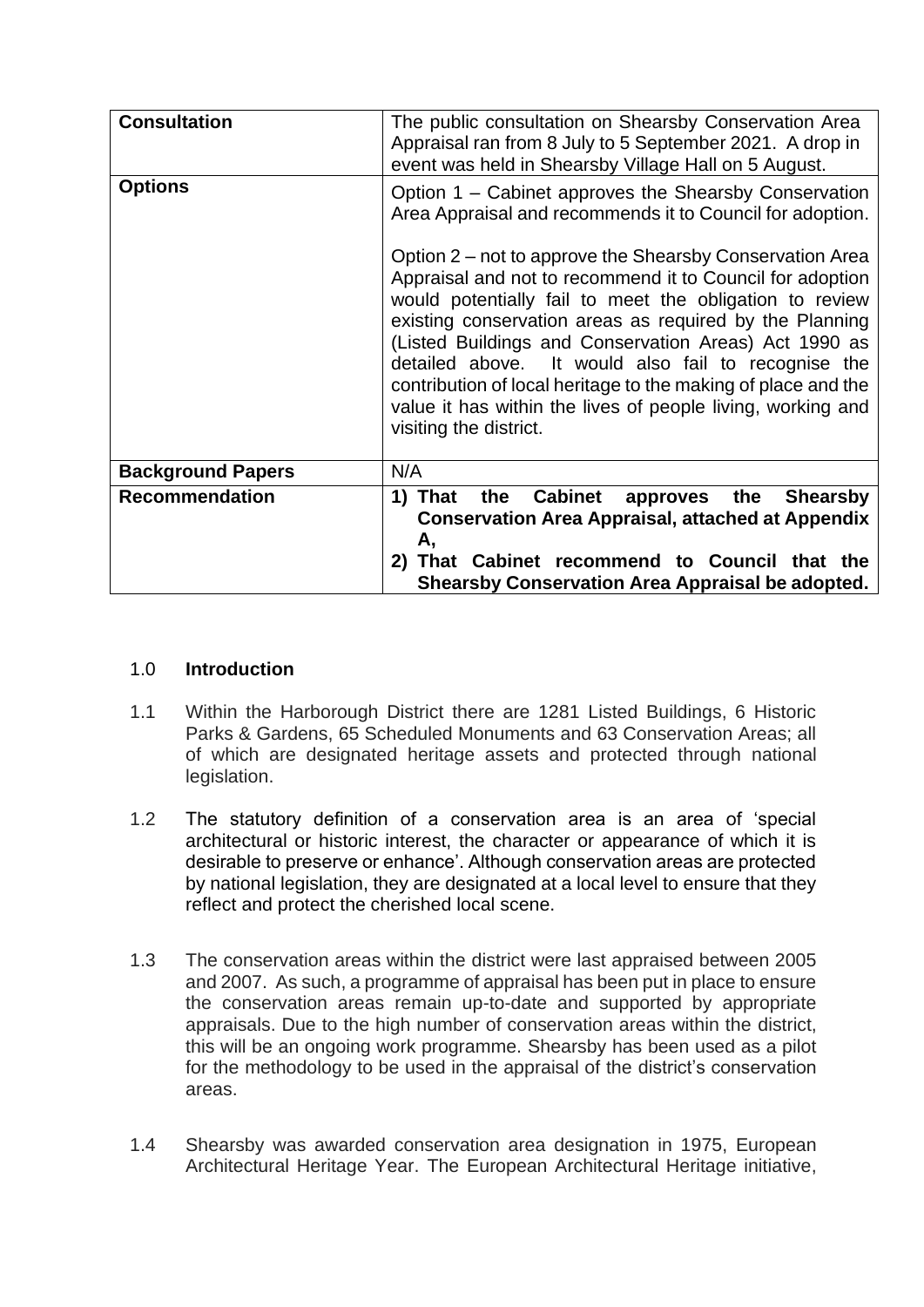which ran from 1972 to 1975, encouraged people to recognise the value of their local environment. Shearsby residents engaged in this initiative in the early 1970s, which contributed to designation of the conservation area. A boundary amendment was made in 1994 and the conservation area was last re-appraised in 2005.

### **2.0 Key Facts**

- 2.1 The concept of 'conservation areas' was first introduced by the Civic Amenities Act 1967 which defined a conservation area as 'an area of special architectural or historic interest the character or appearance of which it is desirable to preserve or enhance.' Conservation area designation is not intended to prevent change but to manage change in ways that maintain and strengthen an area's special qualities. The definition remains unchanged in current legislation, set out in the Planning (Listed Buildings and Conservation Areas) Act 1990. The Act places duties on local planning authorities to:
	- Identify those parts of their area that are of special architectural or historic interest and to designate them as conservation areas;
	- Review past designations from time to time;
	- Prepare proposals for the preservation and enhancement of conservation areas:
	- Pay special attention to the desirability of preserving and enhancing the character and appearance of conservation areas when determining planning applications for sites within areas.
- 2.2 Conservation area status must be justified on the grounds of the special architectural or historic interest of the area. The purpose of this appraisal is to define and record the factors that give Shearsby conservation area its special interest and justify its designation. This will help improve understanding of the historic importance of the area, how this has shaped its unique character and how it can guide its future development. The appraisal will help inform the consideration of relevant planning applications, conservation area and listed building consents as appropriate. There are no proposals to amend the existing conservation area boundary.
- 2.3 Methodology and approach to undertaking conservation area appraisals was formulated from desk-based examination of the conservation area documentation produced by other authorities – Leicester and Leicestershire authorities, Derbyshire Dales, Birmingham, Herefordshire, Newcastle and Oxford and articles on the experience of approaching conservation area appraisal and management in *Context* and *Town Planning Review.* A meeting was held with Daventry District Council to discuss their conservation area review process which has been ongoing for three years. It has also been informed by Civic Voice's 'Big Conservation Conversation' initiative and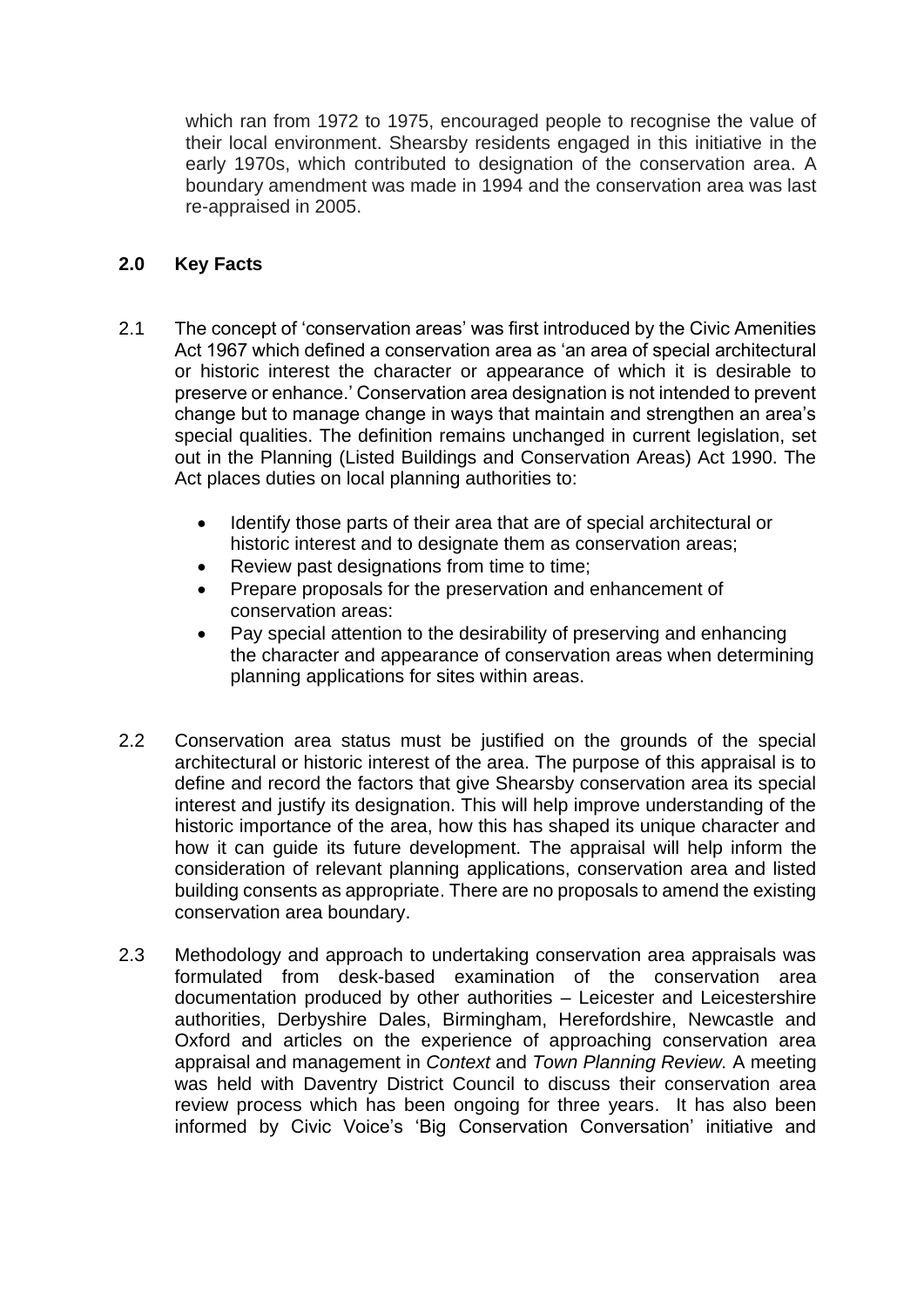Historic England Guidance Note 1 – *Conservation Area Appraisal, Designation and Management* (2019).

- 2.4 The Shearsby appraisal was undertaken between late summer 2020 to early spring 2021. As a result, the work took place under the restrictions imposed to fight the Covid 19 pandemic. As such initial plans for public engagement and historical research needed to respond to changing circumstances. The Parish Council resources were stretched during that time and engagement with the work was through a nominated resident who was able to supply some background historical information. With limited access to libraries and archives, usual historic sources were unavailable, so this information was used alongside online sources.
- 2.5 The public consultation on Shearsby Conservation Area Appraisal took place between 8 July and 5 September 2021. A drop in event was held in partnership with Shearsby Parish Council in Shearsby Village Hall on 5 August. In addition to display boards illustrating the special architectural and historic interest of the conservation area, copies of the appraisal document were available. The Heritage and Conservation Officer and the Parish Liaison Officer were present to answer any queries. Approximately 20 people attended the event, including the Parish Councillors. The responses to the consultation are set out in Appendix B.

#### **Summary of Shearsby Conservation Area Appraisal**

- 2.6 The purpose of this appraisal is to define and record the factors that give Shearsby conservation area its special interest and justify its designation. This will help improve understanding of the historic importance of the area, how this has shaped its unique character and how it can guide its future development. The document (Appendix A) presents this information using the following format:
	- Map of Shearsby Conservation Area
	- Summary of Special Interest
	- Introduction
	- Policy and Legislation
	- Living and Working in a Conservation Area
	- Character, Location and Uses
	- Definition of Special Interest
	- Historical Development
	- Assessment of Special Interest
	- Opportunities for Enhancement
	- Management Plan
- 2.7 The appraisal included undertaking a review of the existing Shearsby Conservation Area boundary. It has confirmed the appropriateness of the existing boundary. Although suggestions for boundary changes were received, the appraisal did not find any special architectural or historic evidence to justify amendment at this time. This can be reviewed if appropriate evidence becomes available.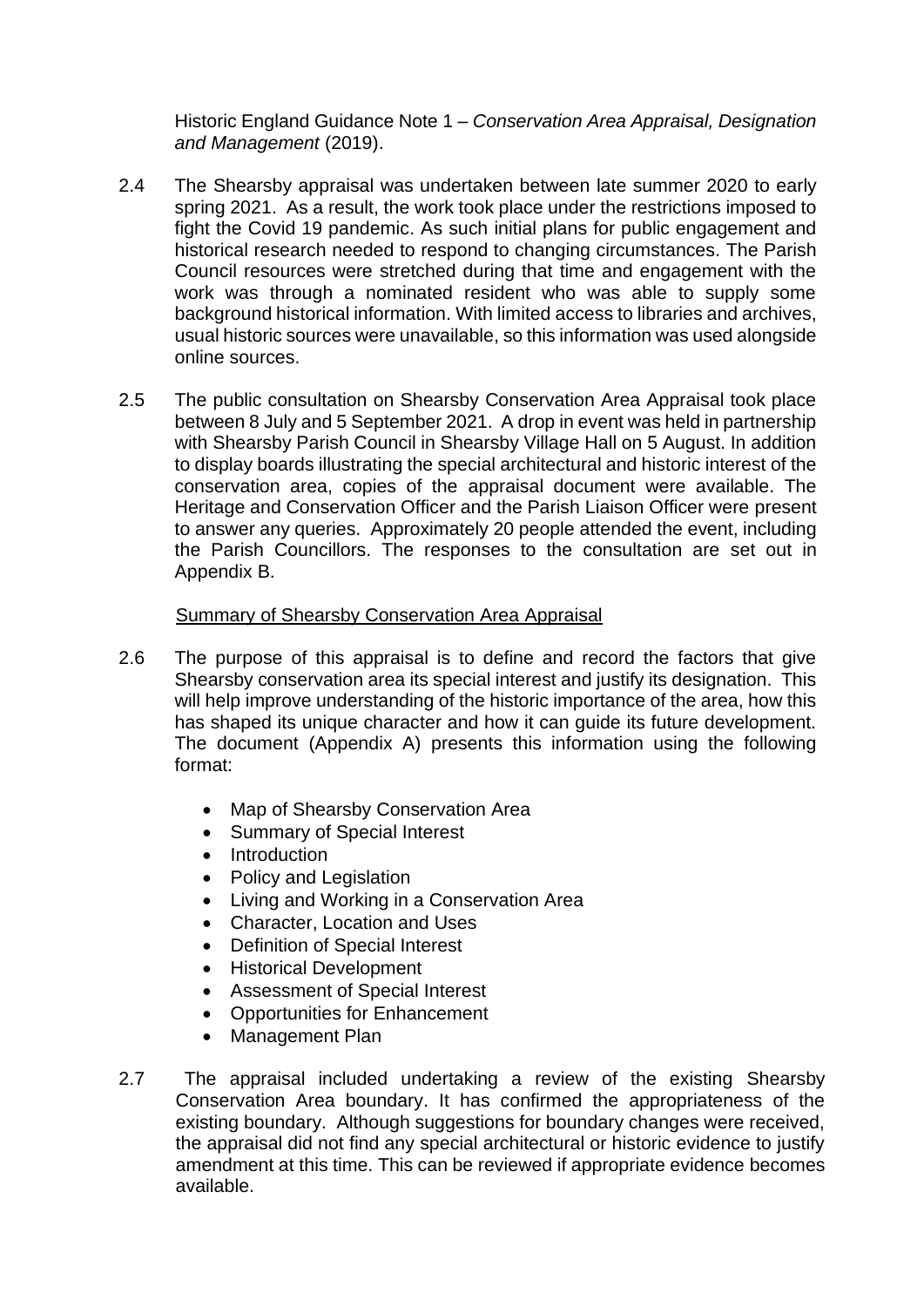- 2.8 Shearsby is a traditional farming village. Much of its historic character comes from the relationship of farms and fields to the traditional housing and other buildings which form the settlement. The Draft Shearsby Conservation Area Appraisal (set out at Appendix A) sets out a summary of the special interest of the conservation area which is derived from the following key characteristics:
	- a. The medieval settlement pattern
	- b. The secluded, tranquil character of the village located within a dip and surrounded by the hilly South Leicestershire countryside
	- c. The strong agricultural character of the village and the relationship of the fields and farms to the traditional housing and other buildings
	- d. The use of thatch, brick and slate for buildings, especially for traditional housing and farm buildings
	- e. The relationship between the built environment of the settlement and the natural environment both within it and surrounding it
	- f. The public footpaths which relate the village to its hinterland and provide connectivity to nearby settlements.
- 2.9 The Draft Shearsby Conservation Area Appraisal provides a detailed description of the historical development and the unique character of the conservation area. It highlights the continued importance of Shearsby's agricultural heritage to the character of the conservation area. It describes the contribution certain buildings have made to the development of the settlement over time. Shearsby conforms to Natural England's description of rural villages in south Leicestershire whose settlement patterns formed in medieval times and remain evident with, 'separate villages clustered around a tall church spire, and have a long history of agricultural land use. Shearsby is a good example of a medieval settlement plan within its countryside setting. The development of Shearsby is intertwined with the farmland that surrounds it. This is evident in the relationship between the farms, fields and traditional housing and farm buildings. The relationship between the built environment of the settlement and the natural environment both within it and surrounding it are integral to its rural character which it is desirable to preserve or enhance.

#### Implementation of the Shearsby Conservation Area Appraisal

2.10 The appraisal provides descriptions of both the setting of the conservation area and the buildings and natural environment within it which are of particular significance to the special interest of Shearsby and its historic character. These are supported by photographic and historical sources of evidence to provide greater understanding of the historic development of the settlement and to guide the determination of relevant planning applications. Such detail will help those submitting and those assessing planning applications to understand the historic importance of the area, how this has shaped its unique character and how it can